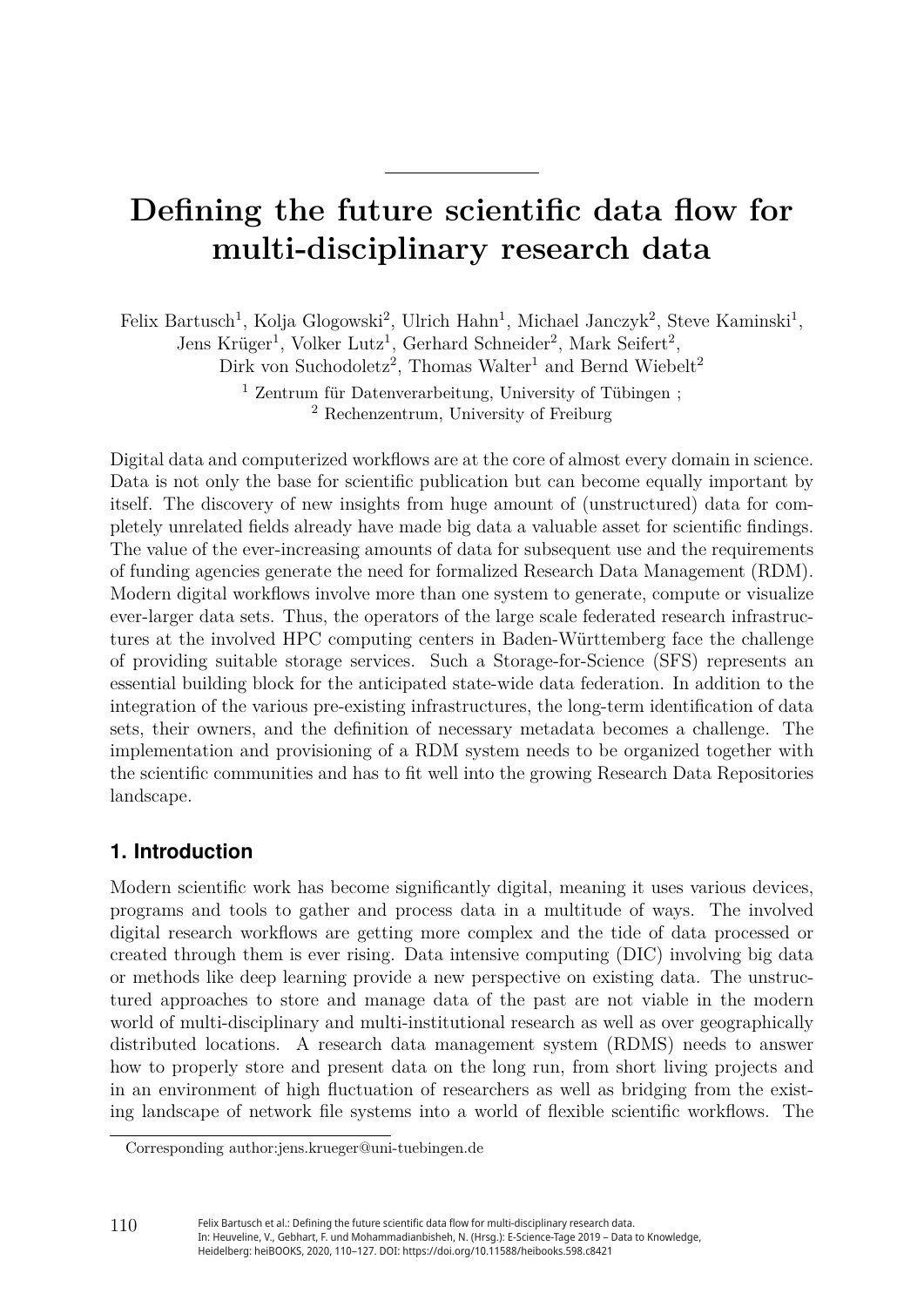long-term identification of data sets, their owners and the definition of necessary metadata presents a challenge as well as the integration of large-scale object storage concepts. Future RDMS should consider the complete data life cycle, spanning from data acquisition over the various stages of computation, visualization to long-term archiving and publication. Additional components on top of the RDMS are desired to offer added-value services like special purpose repositories, semantic search, indexing or versioning. Individual scientific communities should be enabled to provide tailored services for their specific data management tasks as well without the need to run their own RDM enabled storage systems.

To help individual researchers to adhere to the FAIR principles [1] modern data management should extend beyond the traditional data-handling performed by now. Researchers often do not standardize metadata, making interoperability and sharing difficult. Data curation, the selection of data sets of relevance, and the removal of irrelevant data are often not formalized steps in the workflow. A RDMS can help to solve these shortcomings in today's workflows by providing tools and services to support researchers in their data management tasks and automation of various workflows. To address the researchers' needs the HPC cluster sites of the  $BinAC<sup>1</sup>$  in Tübingen and the NEMO<sup>2</sup> in Freiburg complement their compute infrastructures by a holistic approach to a RDMS. The Storage-for-Science (SFS) is designed to run in a cooperated, federated way spanning both locations. The system will become an integral part of the Baden-Württemberg data federation [2, 3] offering high performance data paths to other research infrastructures like HPC clusters and cloud systems. The establishment of the Science Data Center BioDATEN<sup>3</sup> will provide further input from one of the core scientific communities onto the system design and intended additional services.

The following paper is structured as follows: It gives an overview of the current state of data management nationally and internationally. The requirements stemming from the data life cycle, today's and future workflows of HPC and DIC user communities will be discussed. Further, it explores options to extend and optimize existing scientific workflows. From this discussion it tries to provide an overview on the concept of the Baden-Württemberg data federation and a coherent framework for the design of a research data management aware large scale data facility. The SFS is a RDMS supported by the DFG and state funds to provide joint storage and research data management functionality for various research groups in Tübingen, Freiburg, Ulm and Stuttgart. The texts extends upon the inputs provided in a paper published by the North Rhine-Westphalia RDMS group [4], an article presented at the DFN forum in 2017 [5] and a discussion on researchers' needs in the HPC domain presented at the eScience days 2019 in Heidel- $\text{berg } [6]$ .

 $1$  <https://www.binac.uni-tuebingen.de>

<sup>2</sup> <https://www.hpc.uni-freiburg.de/nemo>

<sup>3</sup> <http://www.biodaten.info>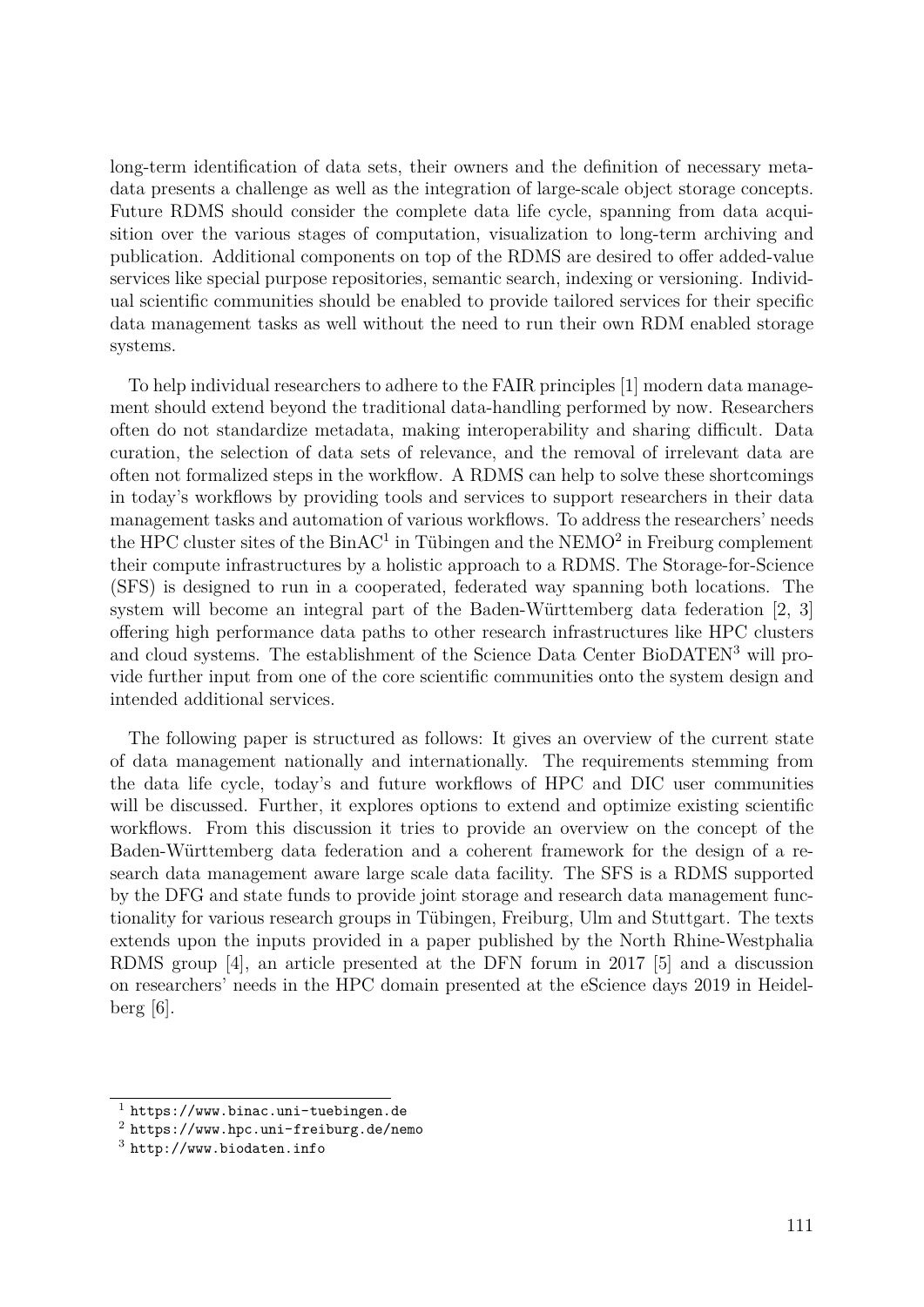### **2. Related Work**

The Research Data Alliance (RDA), has been brought into existence to tackle the challenges of modern research data management from an infrastructure perspective [7]. From the perspective of research funding institutions there is an increasing movement to impose a good scholarly practice by requiring scholars and scientists to plan and execute sound data management.4

Initiatives in various countries to provide infrastructures, support and services exist for quite a while: The UK as well as the Netherlands were among the first movers in Europe to provide a range of discipline-specific data centres or to offer support for data archiving for scientists from various disciplines [8]. The Digital Curation Centre<sup>5</sup> is one of the most relevant national providers of expertise. In the Netherlands the Data Archiving and Network Services (DANS)<sup>6</sup> focuses on the data archiving of the social sciences and humanities. It started the development of cost models from the very beginning to provide a sustainable service in the long run [9]. To address the needs of data globalization and high performance access Onedata in Poland follows an approach relying on a global registry for mediating metadata synchronization and file transfer [10]. Overseas in the US, the National Science Foundation supports several projects to build sustainable infrastructure by trying to support all sides: scientists, software developers, librarians, archivists, and information scientists as well users to deeply engage in a joint process. Two prominent examples are the Science Gateway Institute  $USA^7$  which supports domain developers to create tailored portals for their communities [11] and the US Research Software Sustainability Institute<sup>8</sup> helping to preserve related software. A similar institution was founded in the UK, the Software Sustainability Institute<sup>9</sup> which is also strongly engaged in training and education [12]. Federated infrastructures like EUDAT can provide guidance on which services are to be provided and how the several challenges are tackled [13, 14]. In Germany the developments gather momentum, one significant step forward is the development of the National Research Data Management Infrastructure [15]. Several regional, often federated initiatives work on a RDMS, like the consortium of several universities in North Rhine Westphalia lead by the university of Aachen [4]. A flexible and scalable storage system was created using a  $Quobyte<sup>10</sup>$  solution for the de.NBI Cloud in Tübingen, providing a broad range of functionalities. It features both a full integration with OpenStack and additionally a multipurpose S3 object storage as well [16]. The ViCE project [17] worked on different use cases for virtualization or containerization. It evaluated the various efforts to access external data stores in relation to the actual location of the virtual research environment [1]. A discussion on the design of a RDMS can be found in [5] as well as a RDMS in relation to other large scale infrastructures in [6].

<sup>4</sup> See e.g. German Research Foundation [19], the Federal Ministry of Education and Research [20] or the German university rectors" conference [21, 22].

<sup>5</sup> For more information see, <http://www.dcc.ac.uk>

<sup>6</sup> For more information see, <http://www.dans.knaw.nl>

<sup>7</sup> For more information see, <https://sciencegateways.org>

<sup>8</sup> For more information see, <http://urssi.us>

<sup>9</sup> For more information see, <https://www.software.ac.uk>

 $10$  <https://www.quobyte.com/case-studies/uni-tuebingen>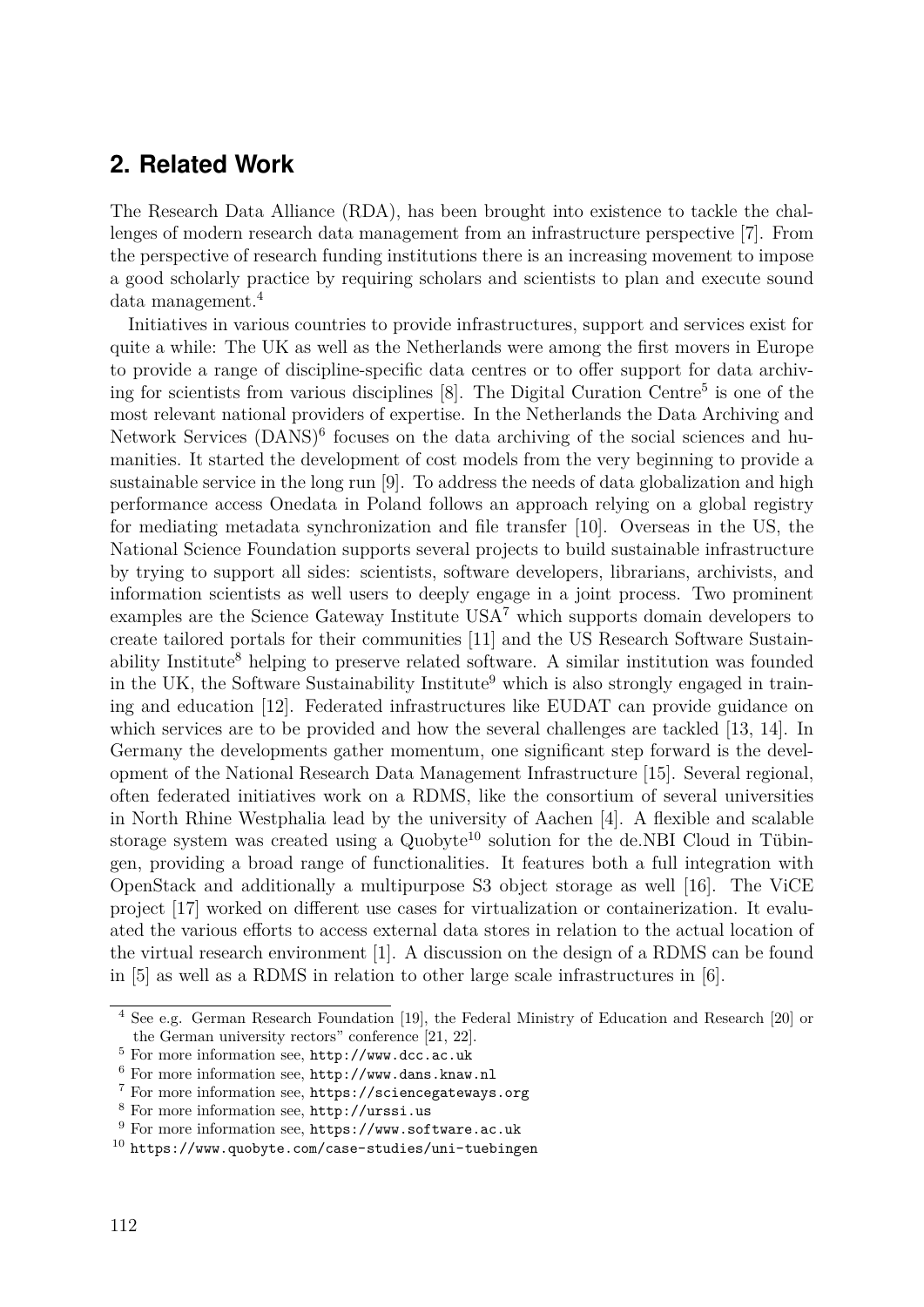The aforementioned programs, initiatives and implementations can only give a crosssection overview about the vast number of worldwide activities dealing with modern research data management in its broadest sense.

# **3. Data Life Cycle**

Extensive data analysis has become an irreversible trend in modern science. The increasing scale of scientific data is invalidating classic methods that had previously been considered to be good enough. For example, storing large amounts of data in a single filesystem with the Data Management Plan (DMP) consisting in the proper naming of files and directories is probably one of the least scalable methods. As a popular approach, it just requires a naming convention to start with and disciplined scientists adhering to it. It might even work reasonably well for a limited time within a small group of scientists and a moderate amount of data. However, further developing this method into a proper DMP, spanning the complete life cycle of the data and extending it to larger groups of scientists, is a tedious if not impossible task.



Figure 1.: Depiction of the data life cycle involving the bwForClusters NEMO and BinAC, the de.NBI Cloud in Freiburg and Tübingen as well as the bwCloud, relying the on the Storage-for-Science.

A modern DMP has to consider the complete life cycle of the data (see Figure 1) residing on multiple geographically distributed resources [23]. Typical examples for the provenance of raw scientific data include experiments and scientific simulations. In both cases, if large amounts of raw data are generated, a sufficiently large and performant storage resource is required (LSDF – large scale data facility). This storage resource needs to be either directly attached to the scientific device generating the data (e.g. microscope,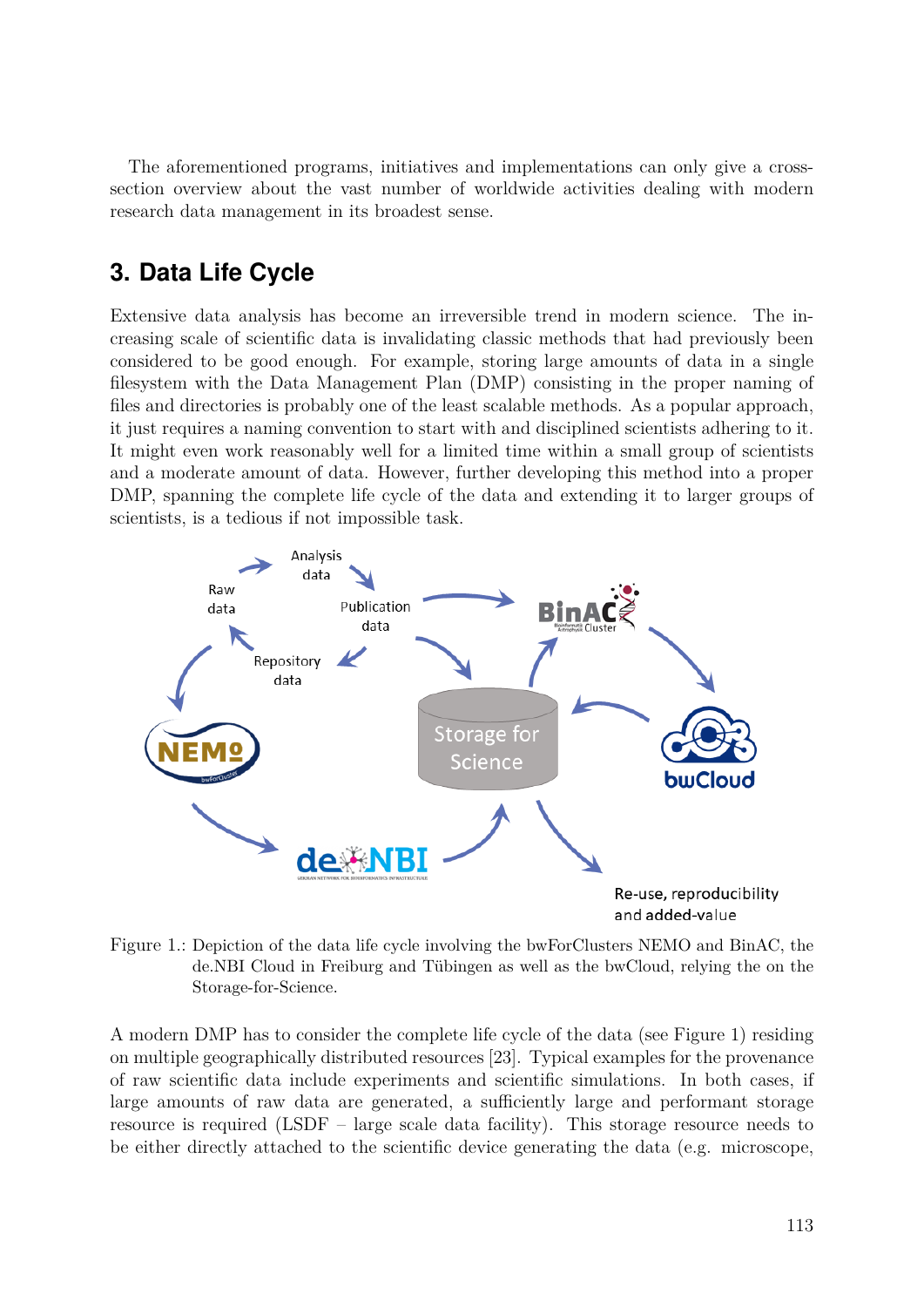compute cluster) or it needs to be connected via a high speed network and protocol. Alternatively, the scientific device could be fitted with a fast local storage that caches the data on acquisition and forwards it over time to the large scale data facility. After the raw data has been collected it has to be annotated and enriched with an initial set of qualifying metadata. This includes both, metadata for scientific processing and metadata for governance purposes. To enable scientific reproducibility, data is stored in an immutable way after acquisition and major processing and refinement steps. Changes are recorded in a way they can be tracked and possibly rolled back and reapplied. This is the core requirement for offering the data as a public repository to a wider scientific audience. Furthermore, this enables the publishing of research data respecting all four FAIR principles (findable, accessible, interoperable, re-usable [1]).

### **4. Annotation**

Throughout a modern research data life cycle (see Figure 1), an appropriate metadata management is crucial for the immediate and long-term preservation, discovery, publication and reuse of scientific data. From the very beginning of a research project, a DMP should provide information about discipline specific metadata and related vocabulary needed for the enrichment of data objects. Especially the continuation of a provenance information chain on data objects throughout the life cycle is a key aspect of metadata management.

Research projects are usually in the need for support from infrastructure providers regarding metadata management. They need to offer an ecosystem (see Figure 2) including storage, search systems, pid services, interfaces and presentation layers for metadata management and have to take care of keeping metadata standardized (e.g. METS/PREMIS [29, 30]) and interoperable between systems (via protocols like OAI-PMH [31]). Software platforms together with rich metadata must provide an abstraction layer to enable researchers to effortlessly track, move and collect their distributed data objects in complex environments. In distributed systems, a search for data objects from rich metadata information is considered to be far superior to manual browsing and filename search.

The enormous amount of digital objects created in modern HPC environments makes an entirely manual generation and management of metadata impractical. In fact, a phenomenon known as metadata bottleneck [11] must be circumvented via the usage of automated processes to support researchers and system administrators. One step further, automated parsing of basic information from e.g. running HPC jobs into metadata records, such as job-id, user-id, number of allocated cpu and so forth, could help to complete metadata information. Other processes could check for changes on data files and automatically generate and parse provenance information into related metadata records. Based on the specifics of the research project, several types of metadata information like file ownership, access rights and license information for data reuse could be conveniently configured as predefined values for all data objects within the project scope. With correspondingly higher effort, even parts of discipline specific metadata could be automatically collected via script based scanning through job output and log files. Based on automatically created metadata records available in a searchable data store, researchers must furthermore be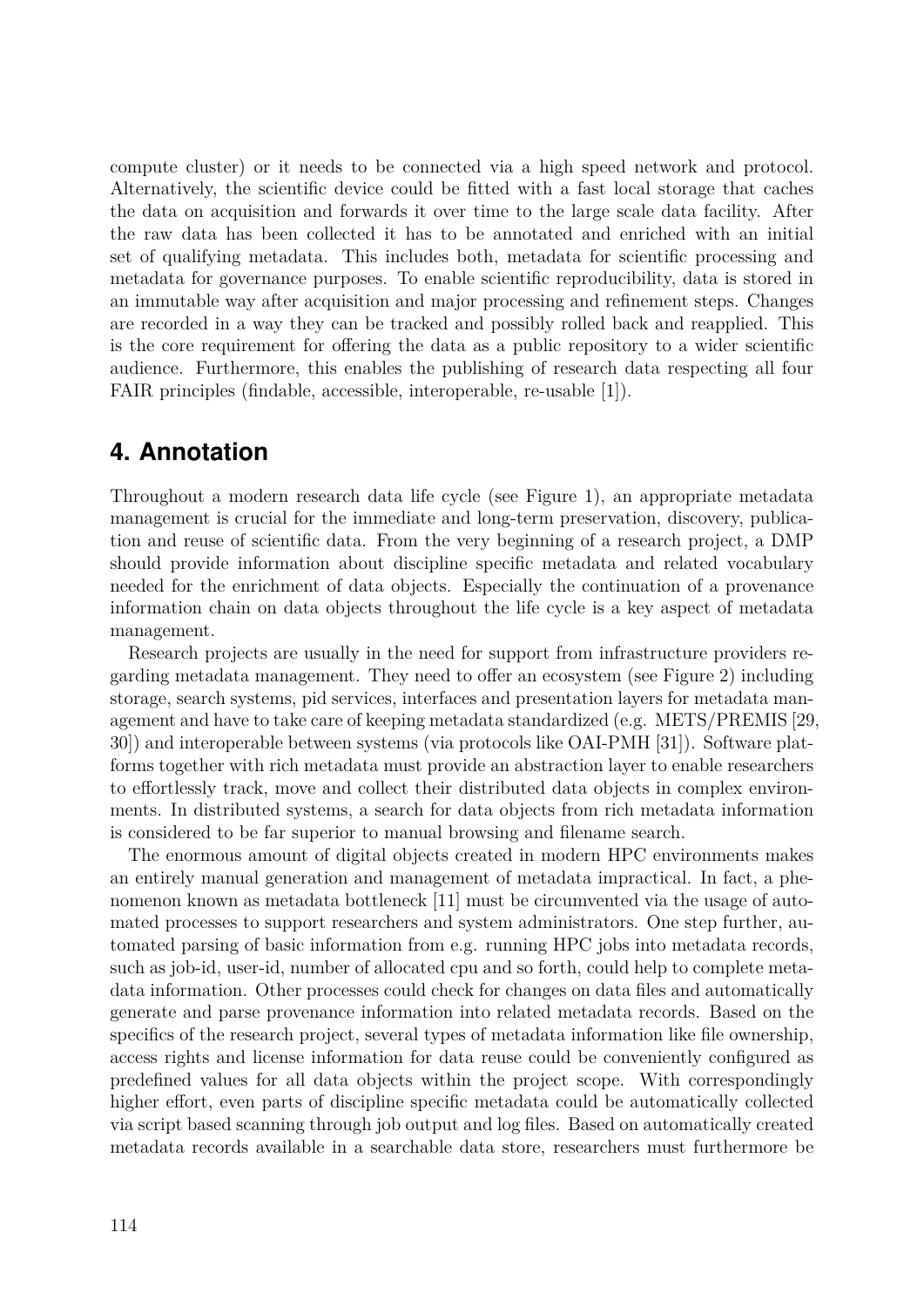

Figure 2.: Illustration of a metadata management chain. Icons where taken from [24, 25, 26, 27, 28].

enabled to manually add descriptive information via appropriate tools and standardized workflows provided by the technical infrastructure.

Metadata information can also support data staging processes on federated storage systems such as the SFS based on file status information available from the metadata. Data records with the status "cold" could be semi-automatically moved to affordable and less performant storage media, usually until the end of a research project, whereas data annotated as "hot" must be kept on expensive and performant storage for subsequent data analysis.

# **5. Data Staging**

Research data are often produced on storage systems at different locations from where they are further processed or stored for future use. One example for this is a simulation that writes its results to the parallel file system of an HPC cluster. These results are then often analyzed using compute resources that have no direct access to the original parallel file system (e.g. cloud-based virtual machines (VMs), dedicated high-memory servers or visualization workstations, or external HPC clusters). Other examples are scientific instruments (e.g. telescopes, microscopes or sequencers) that create large amounts of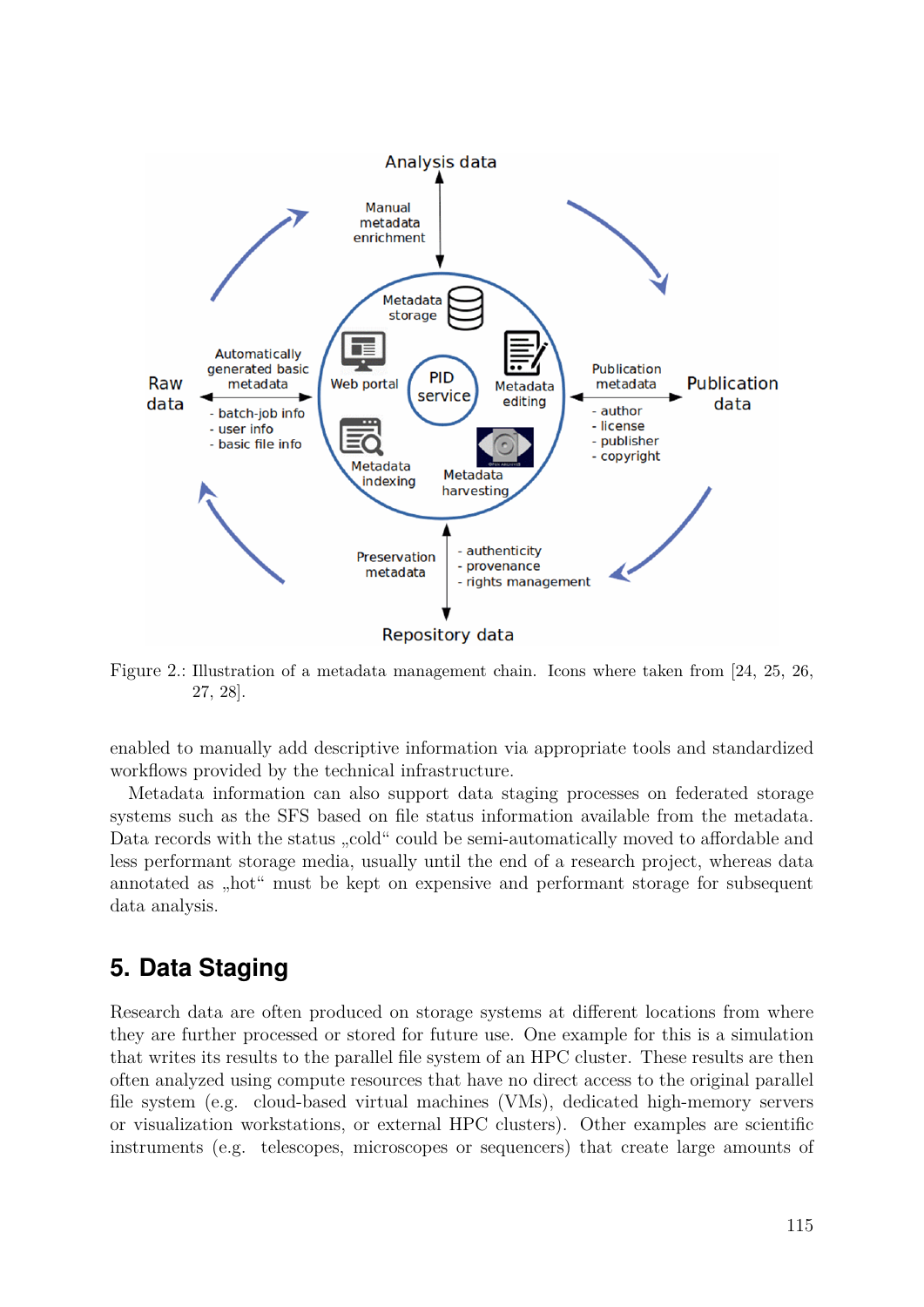observational data on local cache storage systems. After acquisition the data need to be moved to other storage systems, presumably at a different geographic location, where they can be stored safely, calibrated, visualized and analyzed.

In very simple cases, direct copies can be a viable solution for transferring data between different locations, but handling data manually gets quickly complicated when more complex scenarios and environments are involved. Especially when data need to be replicated at multiple locations on storage systems belonging to different organizations, or when data sets are shared between collaborators, the utilization of a dedicated RDMS becomes inevitable.

Starting from data stored in mutable files on a file system that can be directly manipulated by the user, a first step towards a managed system is to define data sets or collections of files, and ingest these data sets into such a system, creating well-defined objects that can be associated with persistent identifiers. This way data sets can be distributed asynchronously to any number of locations, without worrying about changes to local files. The transition from mutable files to well-defined, managed objects also marks a point where data sets can be augmented with additional governance metadata that define ownership, access permissions and data retention in a way that is independent of location-specific administrative domains [5], and allows collaborations to manage their data using a uniform, location-independent namespace.

With regard to the anticipated data federation in Baden-Württemberg, a suitable data management system needs to be vendor-independent, and must support heterogeneous storage solutions as well as a variety of access protocols. In order to gain high acceptance from scientific communities, it also needs to be able to support different workflows and scale well for large data sets and high numbers of files. It should ideally be an actively maintained open-source software that is based on standard software components and provides modern application programming interfaces (like REST APIs) for its subsystems. Two popular examples of existing open-source data management systems are iRODS<sup>11</sup> and Rucio<sup>12</sup> [33].

### **6. Reproducible Research Environments**

The term research environment encompasses the software stack, explicit description of workflows, custom scripts, and settings a researcher used for processing the data sets. As these components of the research environment are stored on computational resources, they should be also considered as data. As a major consequence of this, the whole data life cycle, as well as the FAIR principles, are applicable to the research environment. Leveraging the data life cycle, research environments should be versioned and archived in order to enable reproducible computations.

The explicit notation of an analytical workflow in a workflow language is good scientific practice and the publication of these workflows according to FAIR principles is essential for transparency and reusability [34]. Analogous to open data, open research environments

 $^{11}$ <https://irods.org>

<sup>12</sup> <https://rucio.cern.ch>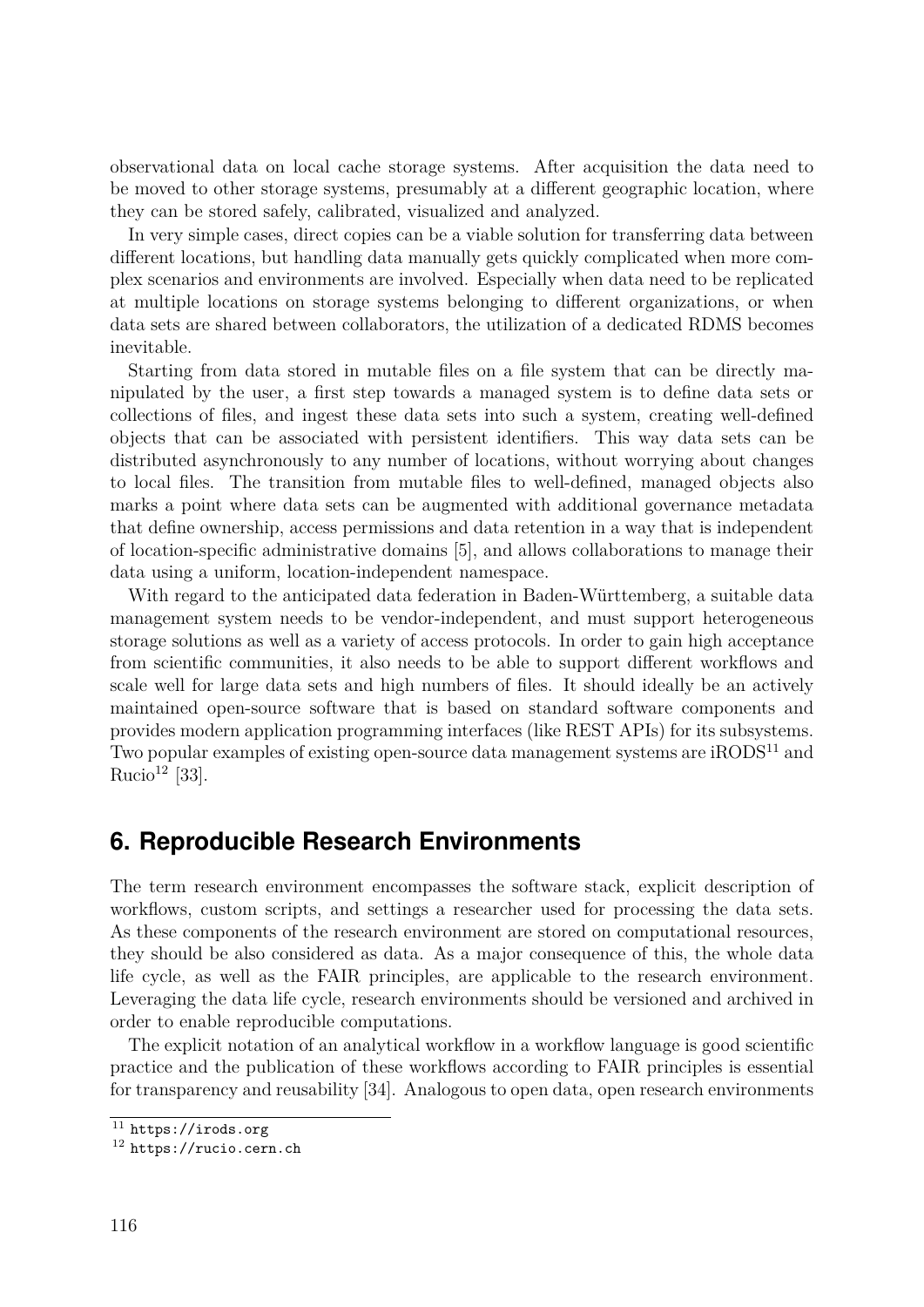increase reproducibility and – not unselfish for an author – also increases the number of citations [35]. It is obvious, that a simple listing of software used by a pipeline is not sufficient for other researchers to reproduce a complex computational analysis [36, 37]. In recent years software containerization techniques like  $Doker<sup>13</sup>$  and Singularity [38] were developed, allowing researchers to package a specific software stack, including an operating system and additional data like custom scripts, in a single entity called container image. This technique enables versioning and archiving of research environments and pipelines, as the environment is bundled in one image [39, 40]. It also enables researchers to share this single entity via scientific data repositories, public container hubs, or institutional repositories residing on systems such as the federated SFS.

In contrast to a static research environment installed on bare metal, the container is portable and can be deployed on arbitrary computational resources. When performing computations on big datasets, it could be faster to move the containerized research environment to the data, instead of moving the datasets to a computational resource. One advantage of a state-wide data federation would be, that researchers can decide to move their data to the containerized research environment, or vice-versa.

A disadvantage of software containers is their black-box character, as it is not obvious which software versions and scripts are bundled. As stated in Section 3, organizing the containerized environments using a simple naming scheme is not easy to implement and would not scale very well. Using a standardized metadata schema<sup>14</sup> to describe containers and their contents would break this black-box character to some extent and make searchers in an environment registry possible. If the containerized research environment was used for processing datasets, recording this container in the metadata of resulting datasets increases the result's provenance. Ideally, the researcher is able to create a seamless provenance chain starting from the instrument, that produced the raw data, over several processing steps using software containers to the final results.

The results of two projects, both funded by the state of Baden-Württemberg, could be used to provide researchers tools for handling containerized research environments in the proposed concept. The ViCE project created a prototype of an image registry, which can be used to manage research environments scientists tailored, based on their needs. Such an image registry can then be used to exchange images amongst platform borders, e.g. different HPC clusters [11]. Although container images allow a reproducible deployment of complex software stacks, in terms of long-time archiving and executability the container runtime is an additional point of failure. The project CiTAR (Citing and Archiving Research)<sup>15</sup> provides a platform for archiving virtual machine and container images. They are normalized to one standardized format (e.g. OCI image format), for which the runtime (e.g. runc) is available in the CiTAR service. A citable handle is assigned to the archived environment. A data federation, that promotes and supports the tools and workflows introduced in this section, would allow researchers to create and manage reproducible research environments.

<sup>13</sup> <https://www.docker.com/>

<sup>14</sup> <https://github.com/opencontainers/image-spec/blob/master/annotations.md>

<sup>15</sup> <http://citar.eaas.uni-freiburg.de/>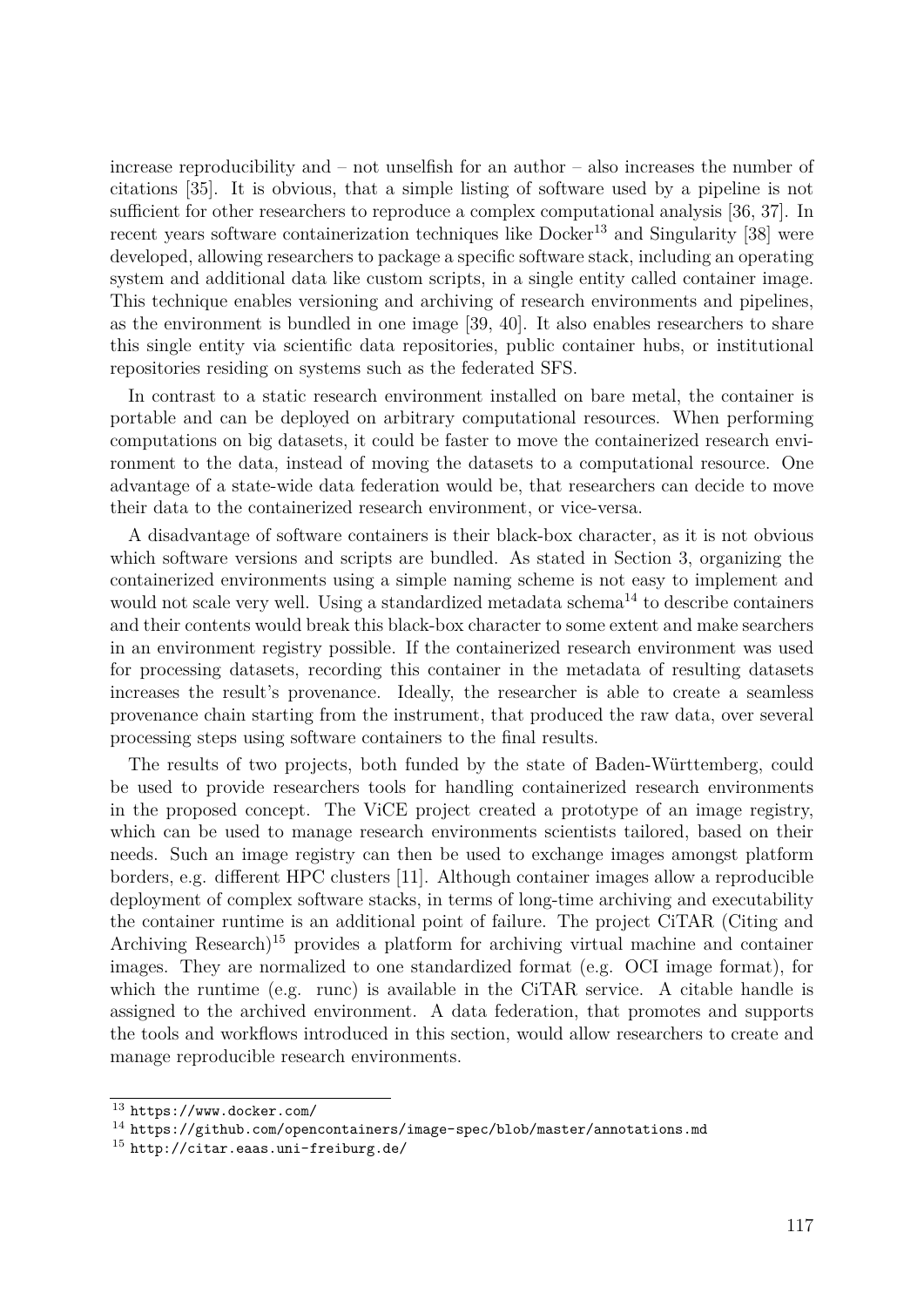#### **6.1. Virtualization**

For the application of the bwForCluster "NEMO" [41] one of the key requirements was to provide the complex computing environments for the experimental particle physics collaborations like the "Compact Muon Solenoid" (CMS) or "A Toroidal LHC ApparatuS" (ATLAS) at CERN. Inside this environment they had to provide services, which enable researchers to access scientific software and data. After discussion with the scientific groups the solution was to provide virtualization based on OpenStack [17]. As preparation for the bwForCluster NEMO a test cluster was created to develop this solution. The CMS groups at the KIT already had developed a resource broker "Responsive On-demand Cloud Enabled Deployment" (ROCED) which communicates between different batch systems. This had to be enhanced with a connector to Moab/Torque for NEMO and SLURM for the ATLAS groups in Freiburg [42]. When NEMO started August 2016 the solution based on ROCED was already established and fist jobs already were computed [43].

For the upcoming replacement of the bwForCluster "BinAC" [44] a similar strategy is anticipated, to be able to separate the environment for sensible data from the broader pool of compute and storage resources. Since virtualization encapsulates the environment and creators of this "Virtualized Research Environment" have root access inside the virtual machine, the OpenStack environment has to be separated from the cluster. Parallel and home file systems like BeeGFS, Lustre, NFS, etc. are usually not secured for performance reasons and usually this is not necessary, since traditional clusters are black boxes and can only be accessed through special login nodes [6]. Having a closed environment without external mounts data for processing and scientific software has to be streamed or copied from external services. New approaches for caching data and software (like CVMFS, XrootD, Squid, etc.) have to be implemented and tested [45].

# **7. Baden-Württemberg Data Federation**

The state of Baden-Württemberg has recognized the relevance and importance of RDM for sustainable and future-oriented organization of research data, its availability and publication. This is addressed in the jointly developed eScienve concept<sup>16</sup> and through two statewide funding programs (Research Data Management and Virtualized Research Environments).

The plan of action for development and deployment of federated research data management infrastructures follows the recommendations of the German Information Infrastructure Council.17 Existing infrastructures (LSDF in Karlsruhe and Heidelberg) are becoming enriched with research data management capabilities. Emerging infrastructures (SFS in Freiburg, Tübingen, Stuttgart and Ulm) are already procured with research data management as a core functionality. Hence, researchers are not just simply provided with larger storage systems. Additionally, they will be given the tools they need to devise and implement DMPs suited for their field of research. To prevent isolated non-sustainable

<sup>16</sup> For more information see, <https://idw-online.de/de/attachmentdata37340.pdf>

<sup>&</sup>lt;sup>17</sup> For more information see, [http://www.rfii.de/download/rfii-recommendations-2016-performa](http://www.rfii.de/download/rfii-recommendations-2016-performance-through-diversity) [nce-through-diversity](http://www.rfii.de/download/rfii-recommendations-2016-performance-through-diversity)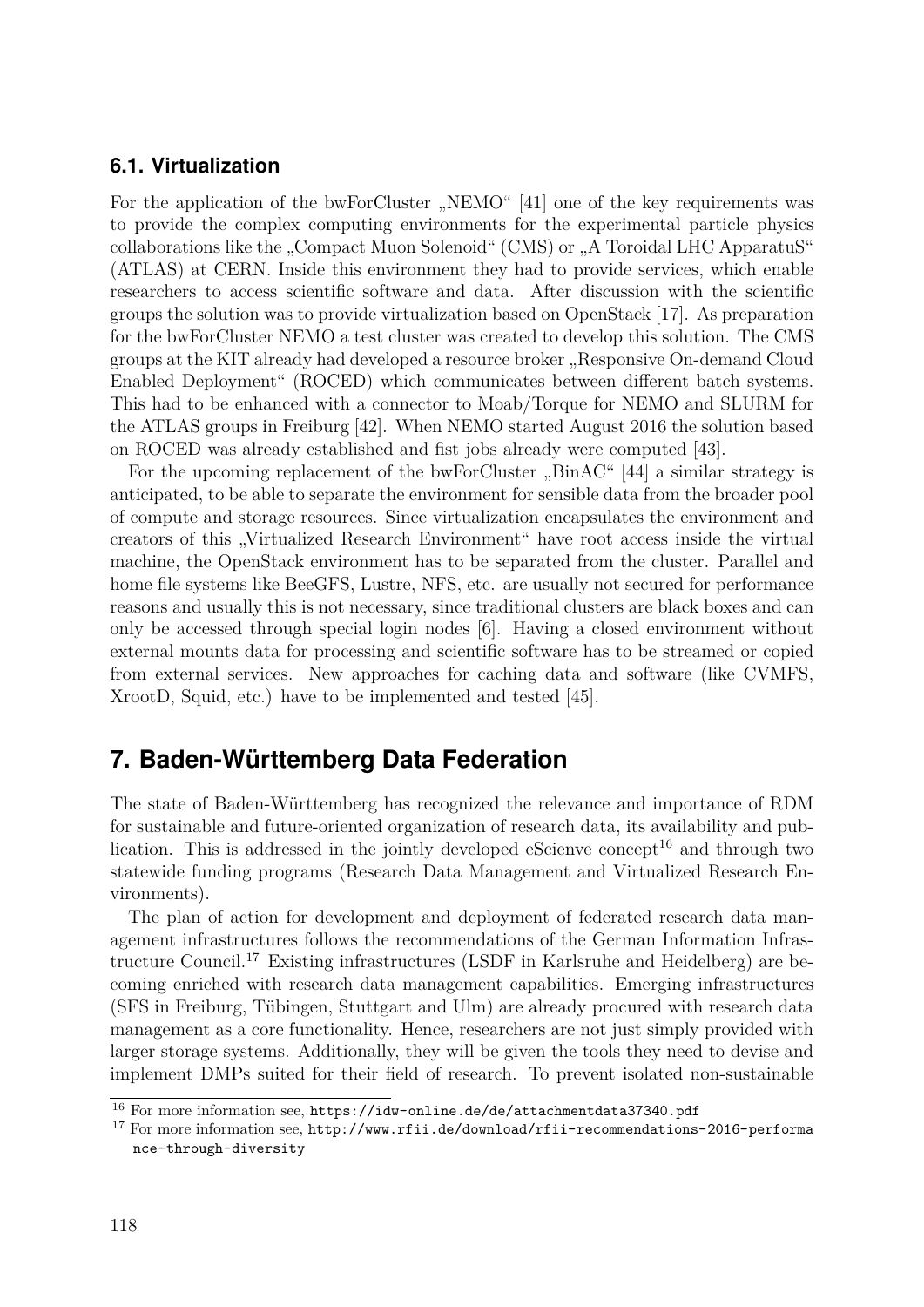provisional solutions, these efforts are coordinated in a data federation. Establishment of a federation by connecting existing individual data management systems can be studied from several examples: Initiatives in the Helmholtz Association (Supercomputing and Big Data program)<sup>18</sup>, activities at the national level (BMBF, DFG: LIS programs)<sup>19</sup>, activities on the European scale  $(EUDAT)^{20}$ , and possibly  $EOSC^{21}$  in the future) and finally attempts on the international level (Research Data Alliance)<sup>22</sup>.

Access to storage systems requires a variety of protocols to meet the diverse needs of scientists. These include remote file system protocols such as NFS and CIFS/SMB as well as object store protocols such as Amazon S3. Additionally, performant network connections have to be offered for the coupling of data and HPC systems.

In many areas of application, sensible data is subject to complex and restrictive usage rules, which have to be taken into account. These restrictions are typically due to storage of personal data (e.g. medicine, social sciences, psychology and mobility research) or storage of secret data (e.g. economics and engineering). A data federation can establish, support and enforce policies to govern the adherence to these rules.

The basis for the Baden-Württemberg data federation are the existing and emerging infrastructures for data management and data storage in the state (see Figure 3). These include the parallel file systems of the HPC systems, LSDFs, specialized data analysis systems, repositories and archiving systems such as bwDataArchiv and bwDataDiss. In addition to these statewide storage systems and repositories, gateways need to be established to other national and international systems operated by their respective communities.

### **8. Storage-for-Science**

The concept of SFS is a distributed federated storage system that spans over four different university locations in Baden-Württemberg. Besides offering a large storage capacity for research the focus is on additional RDM functionality to enable researchers to properly annotate their data from the start to the end of their project data life cycle. Figure 4 shows the main building blocks for the SFS. Caching systems provide access to existing data and allow data import from all kinds of measuring instruments. The main sites in Freiburg and Tübingen provide central mass storage for active data as well as a georeplicated long-term storage infrastructure for "cold" and archived data. Configurable data movers will move the data between the already mentioned hierarchy levels of SFS. The data movers and their APIs will enable the control of the data flows within the SFS system, to the HPC systems such as NEMO and BinAC and to other storage systems, thus spanning part of the data federation.

In addition to generic RDM methods for capturing and handling metadata, the development of additional RDM tools in collaboration with the research groups on the SFS is

<sup>18</sup> For more information see, [https://www.helmholtz.de/en/research/key\\_technologies/supercom](https://www.helmholtz.de/en/research/key_technologies/supercomputing_big_data) [puting\\_big\\_data](https://www.helmholtz.de/en/research/key_technologies/supercomputing_big_data)

 $19$  For more information see, <https://www.dfg.de/foerderung/programme/infrastruktur/lis>

<sup>20</sup> For more information see, <https://eudat.eu>

<sup>21</sup> For more information see, <https://www.eosc-portal.eu>

<sup>22</sup> For more information see, <https://rd-alliance.org>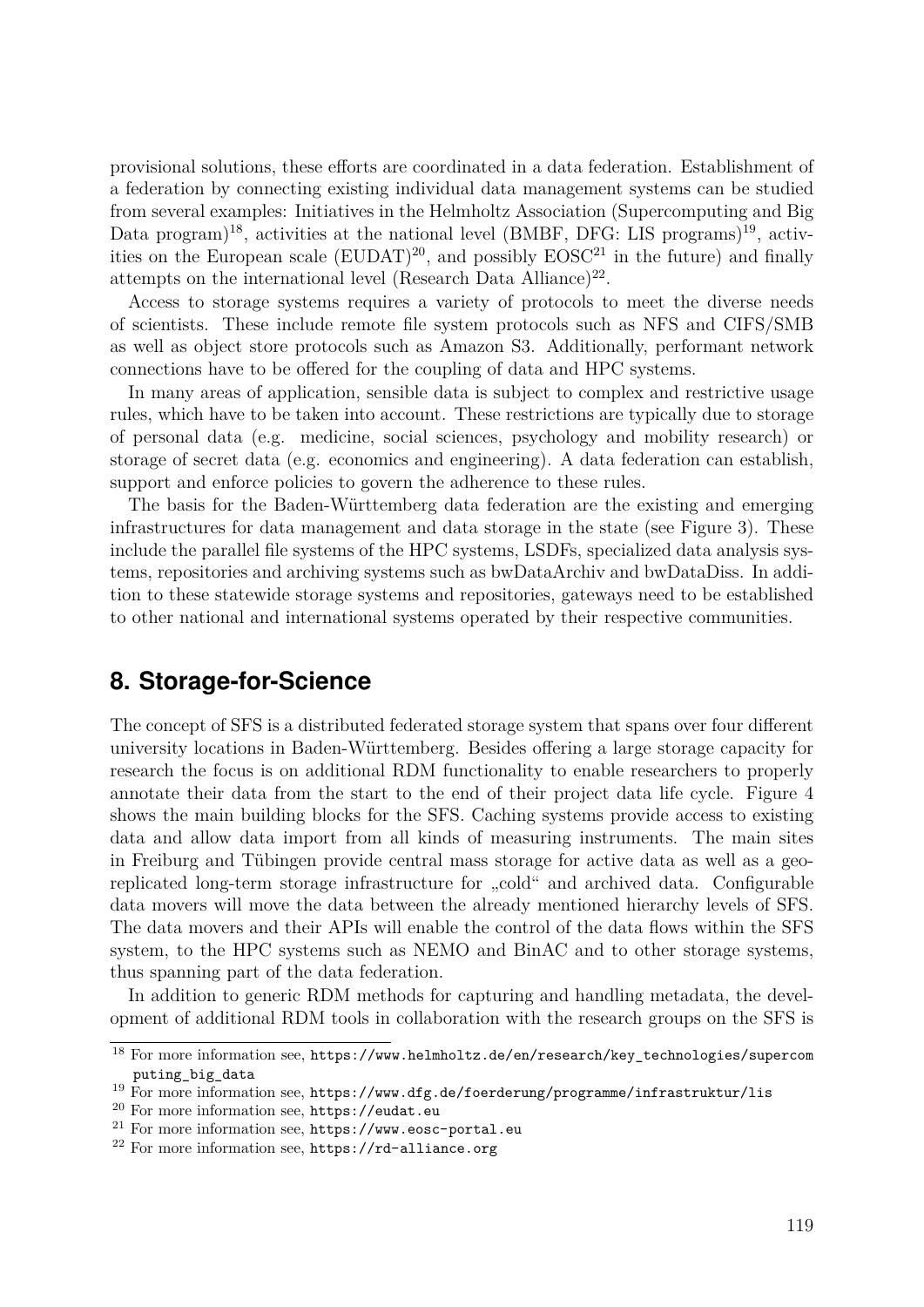

Figure 3.: Depiction of the anticipated state-wide data federation, involving Storage-for-Science (blue circles on the left).

key for the integration of community based metadata standards. Manual and automatic generation of metadata will be supported, therefore the data movers will always move metadata alongside data. Consequently, data and metadata consistency is given on every level of the SFS hierarchy thus generating an integrated research data management. Beside the benefits of getting integrated data management for project data life cycles and research data life cycles further improvements for research by utilizing the data mover capabilities to implement workflows that resemble the data analysis and project workflows in research are expected. The integration of existing workflow engines like  $Galaxy^{23}$ , UNICORE<sup>24</sup> and NextFlow<sup>25</sup> is envisioned.

The technical building blocks for the SFS system will be file system based NAS and object storage systems. While the file system based technology will be used for the cache level and the largest part of the central storage level, the object storage systems will

<sup>23</sup> For more information see, <https://galaxyproject.org>

<sup>24</sup> For more information see, <https://www.unicore.eu>

<sup>25</sup> For more information see, <https://www.nextflow.io>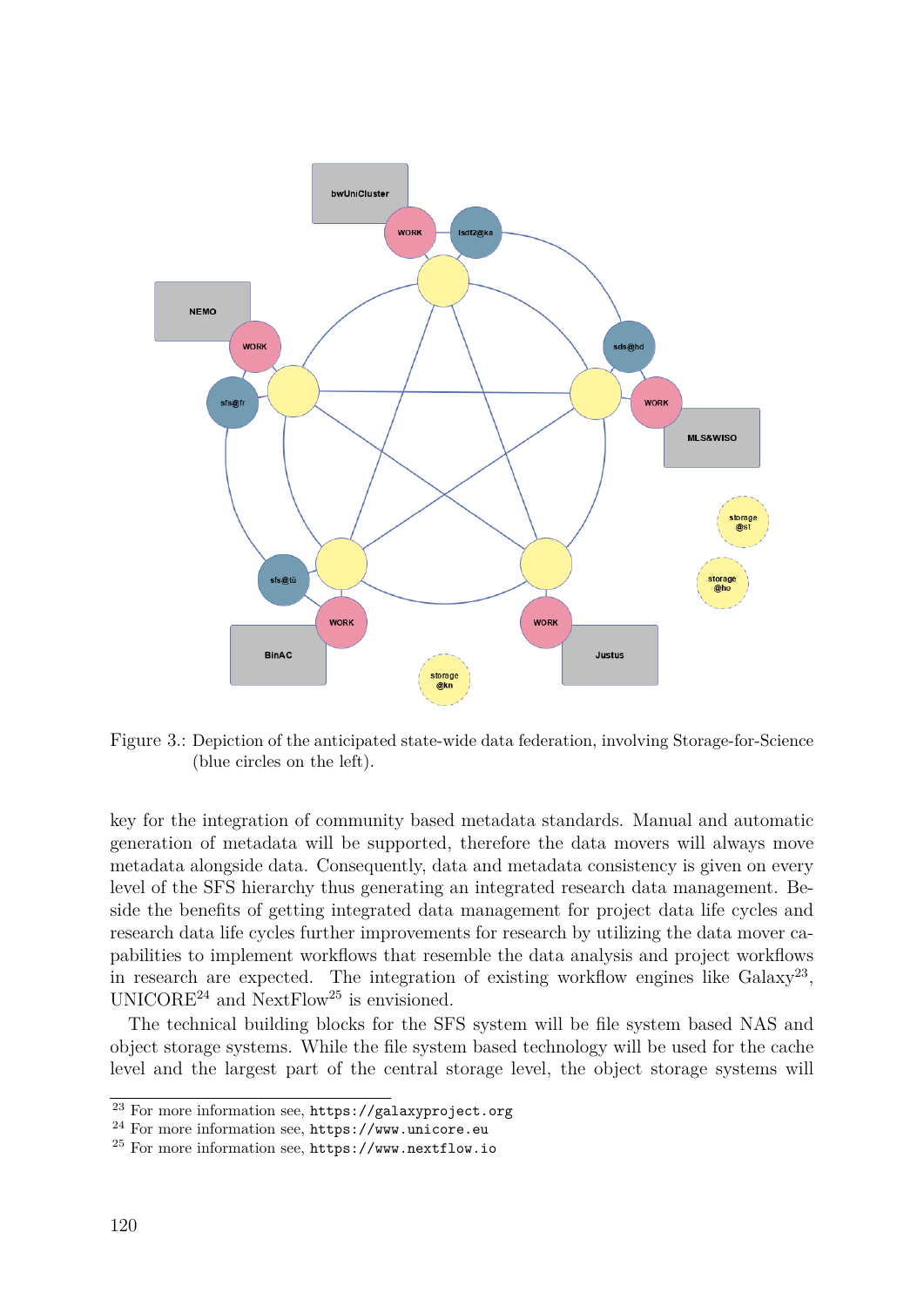

Figure 4.: Planned hierarchy levels of the distributed federated Storage-For-Science system including the anticipated size of the individual components.

be used on the long-term storage and data protection levels. The integration of object storage into SFS will increase the flexibility of data protection and data archiving, as provisioning of storage resources with dedicated levels of data protection and wide area geo-replication are already implemented. Software components such as the data movers will provide transparent access to data for researchers on all levels and additional RDM functionality. The integration of existing RDM solutions as well as interfaces for external and community repositories will provide further benefits for research. The SFS system user management needs to be only loosely coupled to the individual local IDM systems of the involved sites. It will adapt concepts from established AAI federations to ensure the usability across all participating universities, institutions and support widely cooperating scientists.

Similar to the "Central Application Site for bwHPC $^{426}$  a self-service interface is envisioned. It would serve multiple purposes, like allowing project managers to declare their storage needs and provide information on their project, while storage administrators will also get informed about their users' needs. The descriptive and administrative metadata getting collected helps both to plan for storage volumes required and provide information

 $26$  For more information see, [https://www.bwhpc.de/en/zas\\_info\\_bwforcluster.php](https://www.bwhpc.de/en/zas_info_bwforcluster.php)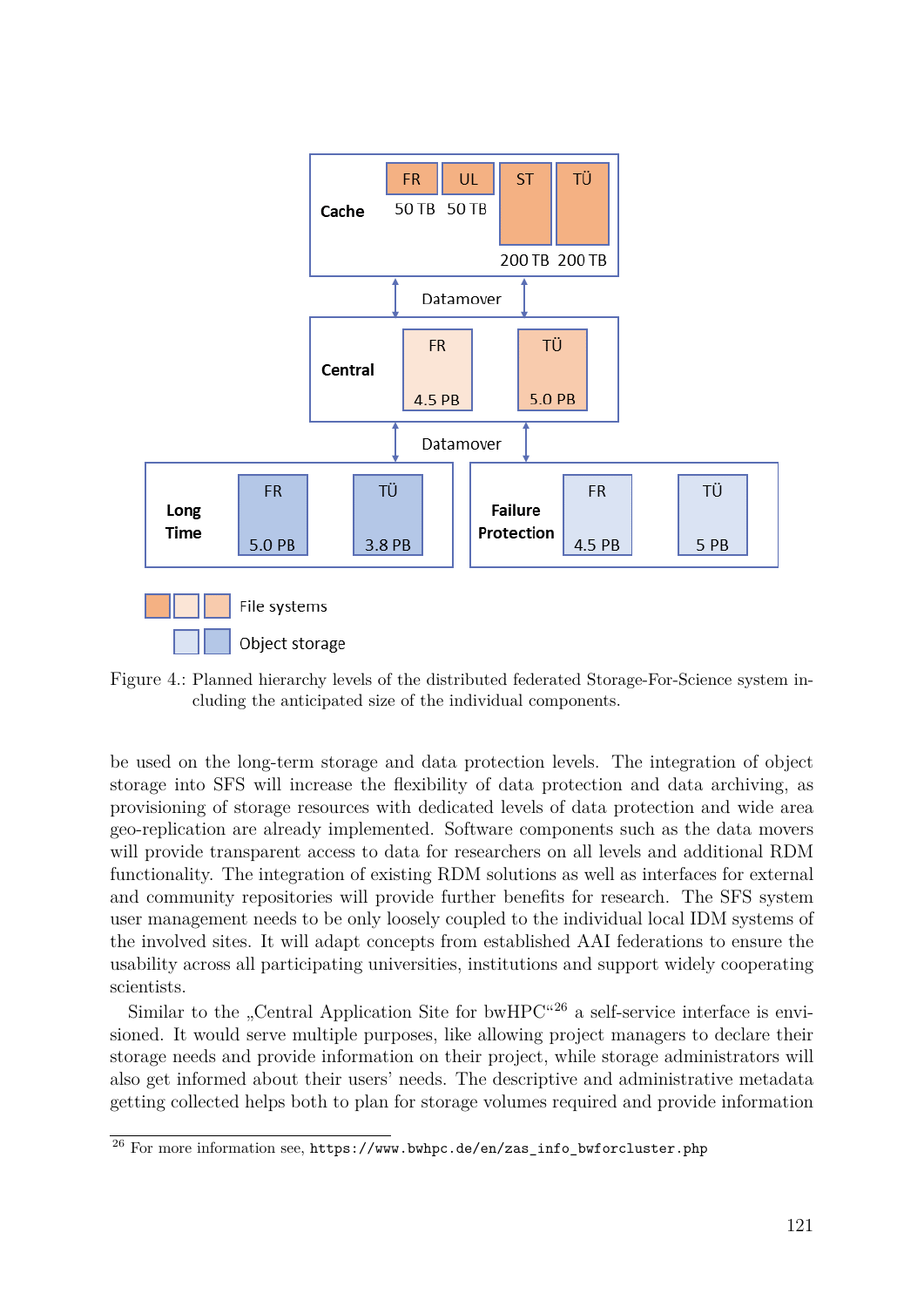to university research information systems or grant providing agencies. Typically such information would include project title, containing additionally organizational names and persons involved, contact information, research grant and a short project summary to provide a context for the data, e.g. a description from a relevant ontology, an abstract of a related or planned paper, or excerpts of a relevant proposal. Further information should include the type (e.g. "hot" or "cold" data; file system, object storage, repository, long-term archive), redundancy expectations and the expected capacity and duration for storing the data. Especially the latter information would help for long-term planning and development of the system as well to plan for refinancing.

### **9. Conclusion**

In the process of grant application and procurement for the federated SFS essential core characteristics and abstract features were identified together with the served scientific communities. The system will offer a good compromise of price per terabyte, performance and capacity. It features both traditional file systems as well as object storage to address the various needs of the scientists. It provides various levels of defined services including geo-redundancy. For trusted, reproducible scientific workflows the well-annotated, archived data will be immutable. It allows the automation of workflows by providing appropriate interfaces like REST APIs allowing asynchronous operation. The SFS system implements an identity mapping for users adapting concepts from established AAI federations. It thus abstracts from site-specific identity management to support the linking of long-term object identifiers to data owners and their individual requirements like embargo or retention periods. The SFS will handle the core project descriptive, administrative and technical metadata leaving the freedom to use specific scientific metadata to the respective communities.

The joint procurement and later operation of the system deepens the cooperation between the involved computing centers and communities. The ongoing process generates insights to be used for general application of research data management in the involved universities. The expertise is shared within the context of the data federation in Baden-Württemberg and the bwHPC-S5 project [3].

# **Acknowledgements**

The research infrastructures described in this publication are part of the bwHPC project sponsored by the Ministry of Science, Research and the Arts, Baden-Württemberg (MWK) and the German Science Foundation (INST 37/935-1 FUGG and INST 39/963-1 FUGG). The same applies to the work presented from the CiTAR and ViCE projects which got supported by the MWK as part of it's eScience initiative. Part of the work presented here was also supported through the BMBF funded project de.NBI (031 A 534A). The support is gratefully acknowledged.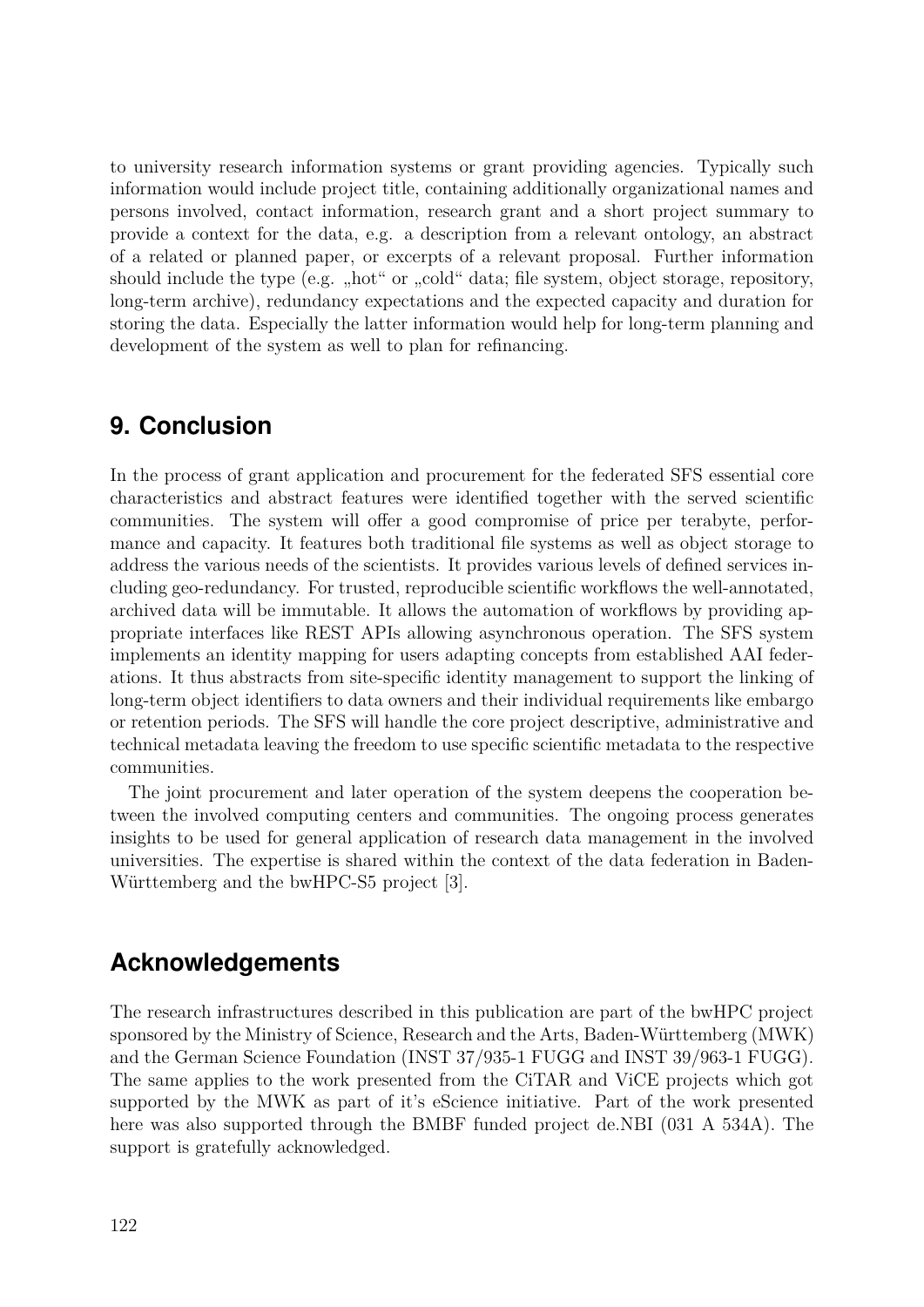# **Bibliography**

- [1] Mark D. Wilkinson, Michel Dumontier, IJsbrand Jan Aalbersberg, Gabrielle Appleton, Myles Axton, Arie Baak, Niklas Blomberg, Jan-Willem Boiten, Luiz Bonino da Silva Sant os, Philip E. Bourne, et al. The FAIR Guiding Principles for scientific data management and stewardship. *Scientific data*, 3, 2016. doi[:10.1038/sdata.2016.18.](http://dx.doi.org/10.1038/sdata.2016.18)
- [2] Gerhard Schneider, Vincent Heuveline, Karl-Wilhelm Horstmann, Bernhard Neumair, Petra Hätscher, Josef Kolbitsch, Simone Rehm, Michael Resch, Thomas Walter, Stefan Wesner, and Peter Castellaz. Umsetzungskonzept der Universitäten des Landes Baden-Württemberg für das High Performance Computing (HPC), Data Intensive Computing (DIC) und Large Scale Scientific Data Management (LS<sup>2</sup>DM). In Michael Janczyk, Dirk von Suchodoletz, and Bernd Wiebelt, editors, *Proceedings of the 5th bwHPC Symposium*, pages 3–16. TLP, Tübingen, 2019. doi[:10.15496/publikation-29040.](http://dx.doi.org/10.15496/publikation-29040)
- [3] Robert Barthel and Jürgen Salk. bwHPC-S5: Scientific Simulation and Storage Support Services – Unterstützung von Wissenschaft und Forschung beim leistungsstarken und datenintensiven Rechnen sowie großskaligem Forschungsdatenmanagement. In Michael Janczyk, Dirk von Suchodoletz, and Bernd Wiebelt, editors, *Proceedings of the 5th bwHPC Symposium*, pages 3–16. TLP, Tübingen, 2019. doi[:10.15496/publikation-29039.](http://dx.doi.org/10.15496/publikation-29039)
- [4] Thomas Eifert, Ulrich Schilling, Hans-Jörg Bauer, Florian Krämer, and Ania Lopez. Infrastructure for Research Data Management as a Cross-University Project. In *International Conference on Human Interface and the Management of Information*, pages 493–502. Springer, 2017.
- [5] Dennis Wehrle, Bernd Wiebelt, and Dirk von Suchodoletz. Design eines FDMfähigen Speichersystems. In *10. DFN-Forum Kommunikationstechnologien, 30.- 31. Mai 2017, Berlin*, pages 115–124. Gesellschaft für Informatik eV (GI), 2017. <https://dl.gi.de/bitstream/handle/20.500.12116/470/paper10.pdf>.
- [6] Dirk von Suchodoletz, Ulrich Hahn, Bernd Wiebelt, Kolja Glogowski, and Mark Seifert. Storage infrastructures to support advanced scientific workflows. In Michael Janczyk, Dirk von Suchodoletz, and Bernd Wiebelt, editors, *Proceedings of the 5th bwHPC Symposium*, pages 263–279. TLP, Tübingen, 2019. doi[:10.15496/publikation-](http://dx.doi.org/10.15496/publikation-29058)[29058.](http://dx.doi.org/10.15496/publikation-29058)
- [7] Andrew Treloar. The Research Data Alliance: globally co-ordinated action against barriers to data publishing and sharing. *Learned Publishing*, 27(5):S9–S13, 2014.
- [8] Peter Doorn and Heiko Tjalsma. Introduction: archiving research data. *Archival science*, 7(1):1–20, 2007.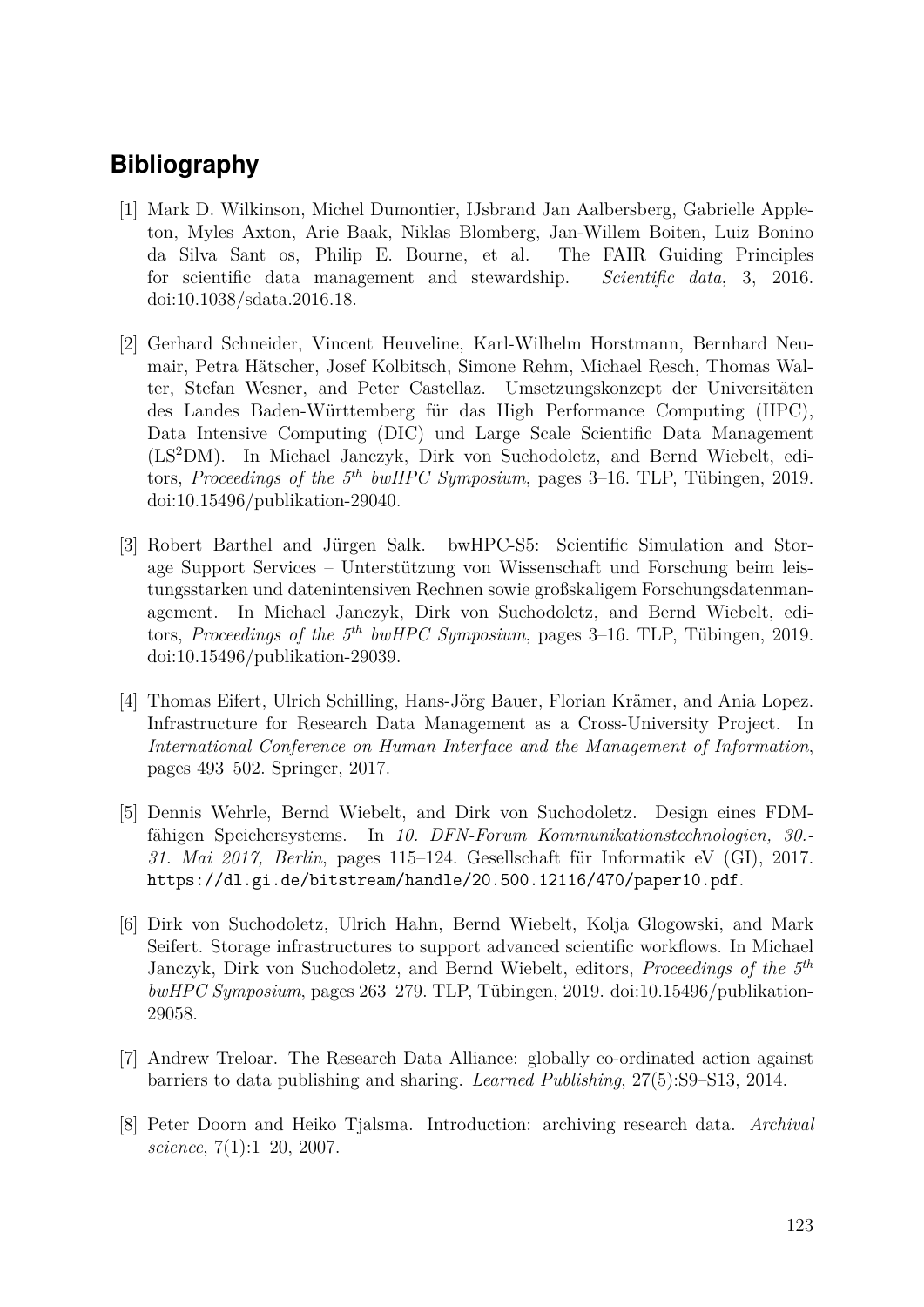- [9] Anna S. Palaiologk, Anastasios A. Economides, Heiko D. Tjalsma, and Laurents B. Sesink. An activity-based costing model for long-term preservation and dissemination of digital research data: the case of DANS. *International journal on digital libraries*, 12(4):195–214, 2012.
- [10] Łukasz Dutka, Michal Wrzeszcz, Tomasz Lichoń, Rafał Słota, Konrad Zemek, Krzysztof Trzepla, Łukasz Opioła, Renata Słota and Jacek Kitowski. Onedata – A Step Forward towards Globalization of Data Access for Computing Infrastructures. *International Conference On Computational Science, ICCS 2015*, 51:2843– 2847, 2015. doi[:10.1016/j.procs.2015.05.445.](http://dx.doi.org/10.1016/j.procs.2015.05.445)
- [11] Sandra Gesing, Nancy Wilkins-Diehr, Maytal Dahan, Katherine Lawrence, Michael Zentner, Marlon Pierce, Linda Hayden and Suresh Marru. Science Gateways: The Long Road to the Birth of an Institute. *Hawaii International Conference on System Sciences (HICSS)*, 2017. doi[:10.24251/HICSS.2017.755.](http://dx.doi.org/10.24251/HICSS.2017.755)
- [12] Stephen Crouch, Neil Chue Hong, Simon Hettrick, Mike Jackson, Aleksandra Pawlik, Shoaib Sufi, Les Carr, David De Roure, Carole Goble and Mark Parsons. The Software Sustainability Institute: Changing Research Software Attitudes and Practices. *Computing in Science and Engineering*, 15(6):74–80, 2013. doi[:10.1109/MCSE.2013.133.](http://dx.doi.org/10.1109/MCSE.2013.133)
- [13] Sarah Berenji Ardestani, Carl Johan Hakansson, Erwin Laure, Ilja Livenson, Pavel Stranák, Emanuel Dima, Dennis Blommesteijn, and Mark van de Sanden. B2share: An open escience data sharing platform. In *2015 IEEE 11th International Conference on e-Science (e-Science)*, pages 448–453. IEEE, 2015.
- [14] Damien Lecarpentier, Peter Wittenburg, Willem Elbers, Alberto Michelini, Riam Kanso, Peter Coveney, and Rob Baxter. EUDAT: a new cross-disciplinary data infrastructure for science. *International Journal of Digital Curation*, 8(1):279–287, 2013. doi[:10.2218/ijdc.v8i1.260.](http://dx.doi.org/10.2218/ijdc.v8i1.260)
- [15] Rat für Informationsinfrastrukturen. Leistung aus Vielfalt. Empfehlungen zu Strukturen, Prozessen und Finanzierung des Forschungsdatenmanagements in Deutschland. <http://www.rfii.de/download/rfii-empfehlungen-2016>, 2016.
- [16] Benjamin Gläßle, Maximilian Hanussek, Felix Bartusch, Volker Lutz, Ulrich Hahn, Werner Dilling, Thomas Walter, and Jens Krüger. de.NBI Cloud Storage Tübingen. In Michael Janczyk, Dirk von Suchodoletz, and Bernd Wiebelt, editors, *Proceedings of the 5th bwHPC Symposium*, pages 201–215. TLP, Tübingen, 2019. doi[:10.15496/publikation-29054.](http://dx.doi.org/10.15496/publikation-29054)
- [17] Konrad Meier, Björn Grüning, Clemens Blank, Michael Janczyk, and Dirk von Suchodoletz. Virtualisierte wissenschaftliche Forschungsumgebungen und die zukünftige Rolle der Rechenzentren. In *10. DFN-Forum Kommunikationstechnologien, 30.-31. Mai 2017, Berlin, Gesellschaft für Informatik eV (GI)*, pages 145–154, 2017. <https://dl.gi.de/bitstream/handle/20.500.12116/473/paper13.pdf>.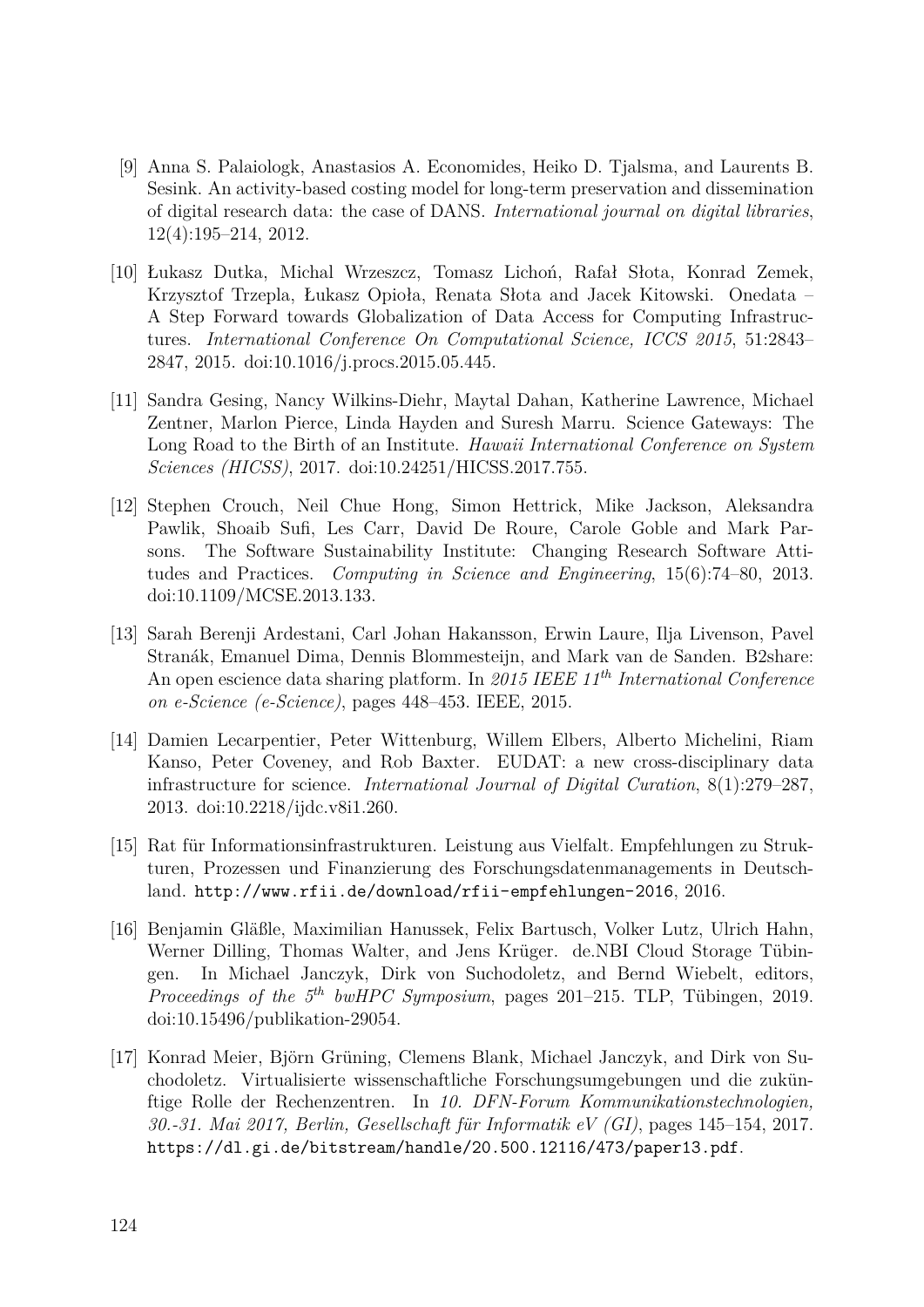- [18] Jonathan Bauer, Dirk von Suchodoletz, Jeannette Vollmer, and Helena Rasche. Game of Templates. In Michael Janczyk, Dirk von Suchodoletz, and Bernd Wiebelt, editors, *Proceedings of the 5th bwHPC Symposium*, pages 245–262. TLP, Tübingen, 2019. doi[:10.15496/publikation-29057.](http://dx.doi.org/10.15496/publikation-29057)
- [19] Deutsche Forschungsgemeinschaft (DFG). Leitlinien zum Umgang mit Forschungsdaten. [https://www.dfg.de/download/pdf/foerderung/antragstellung/forsch](https://www.dfg.de/download/pdf/foerderung/antragstellung/forschungsdaten/richtlinien_forschungsdaten.pdf) ungsdaten/richtlinien forschungsdaten.pdf, September 2015.
- [20] Bundesministerium für Bildung und Forschung (BMBF). Leitlinien für das neue EU-Rahmenprogramm für Forschung und Innovation. [https://www.bmbf.de/files/Bu](https://www.bmbf.de/files/Bundesregierung_FP9_Leitlinienpapier_September_2017.pdf) [ndesregierung\\_FP9\\_Leitlinienpapier\\_September\\_2017.pdf](https://www.bmbf.de/files/Bundesregierung_FP9_Leitlinienpapier_September_2017.pdf), September 2017.
- [21] Hochschulrektorenkonferenz (HRK). Management von Forschungsdaten eine zentrale strategische Herausforderung für Hochschulleitungen – Empfehlung der 16. HRK-Mitgliederversammlung. [https://www.hrk.de/positionen/beschlus](https://www.hrk.de/positionen/beschluss/detail/management-von-forschungsdaten-eine-zentrale-strategische-herausforderung-fuer-hochschulleitungen) [s/detail/management-von-forschungsdaten-eine-zentrale-strategische](https://www.hrk.de/positionen/beschluss/detail/management-von-forschungsdaten-eine-zentrale-strategische-herausforderung-fuer-hochschulleitungen)[herausforderung-fuer-hochschulleitungen](https://www.hrk.de/positionen/beschluss/detail/management-von-forschungsdaten-eine-zentrale-strategische-herausforderung-fuer-hochschulleitungen), May 2014.
- [22] Hochschulrektorenkonferenz (HRK). Wie Hochschulleitungen die Entwicklung des Forschungsdatenmanagements steuern können. Orientierungspfade, Handlungsoptionen, Szenarien – Empfehlung der 19. HRK-Mitgliederversammlung. [https://www.hrk.de/positionen/beschluss/detail/wie-hochschulleitung](https://www.hrk.de/positionen/beschluss/detail/wie-hochschulleitungen-die-entwicklung-des-forschungsdatenmanagements-steuern-koennen-orientierungsp) [en-die-entwicklung-des-forschungsdatenmanagements-steuern-koennen](https://www.hrk.de/positionen/beschluss/detail/wie-hochschulleitungen-die-entwicklung-des-forschungsdatenmanagements-steuern-koennen-orientierungsp)[orientierungsp](https://www.hrk.de/positionen/beschluss/detail/wie-hochschulleitungen-die-entwicklung-des-forschungsdatenmanagements-steuern-koennen-orientierungsp), November 2015.
- [23] Alex Ball. *Review of data management lifecycle models*. University of Bath, IDMRC, 2012. [https://purehost.bath.ac.uk/ws/portalfiles/portal/206543/redm1re](https://purehost.bath.ac.uk/ws/portalfiles/portal/206543/redm1rep120110ab10.pdf) [p120110ab10.pdf](https://purehost.bath.ac.uk/ws/portalfiles/portal/206543/redm1rep120110ab10.pdf).
- [24] <http://chittagongit.com/icon/webpage-icon-10.html>.
- [25] <http://chittagongit.com/icon/online-form-icon-11.html>.
- [26] <http://chittagongit.com/icon/website-search-icon-17.html>.
- [27] Gregor Cresnar. [https://www.flaticon.com/free-icon/database\\_159252#term=](https://www.flaticon.com/free-icon/database_159252#term=database&page=1&position=2) [database&page=1&position=2](https://www.flaticon.com/free-icon/database_159252#term=database&page=1&position=2). Icon made by [Gregor Cresnar] from [www.flaticon](www.flaticon.com) [.com](www.flaticon.com).
- [28] <https://www.openarchives.org/images/OA200.gif>.
- [29] Linda Cantara. METS: The metadata encoding and transmission standard. *Cataloging & classification quarterly*, 40(3-4):237–253, 2005.
- [30] PREMIS Working Group and others. PREservation Metadata: Implementation Strategies, 2004.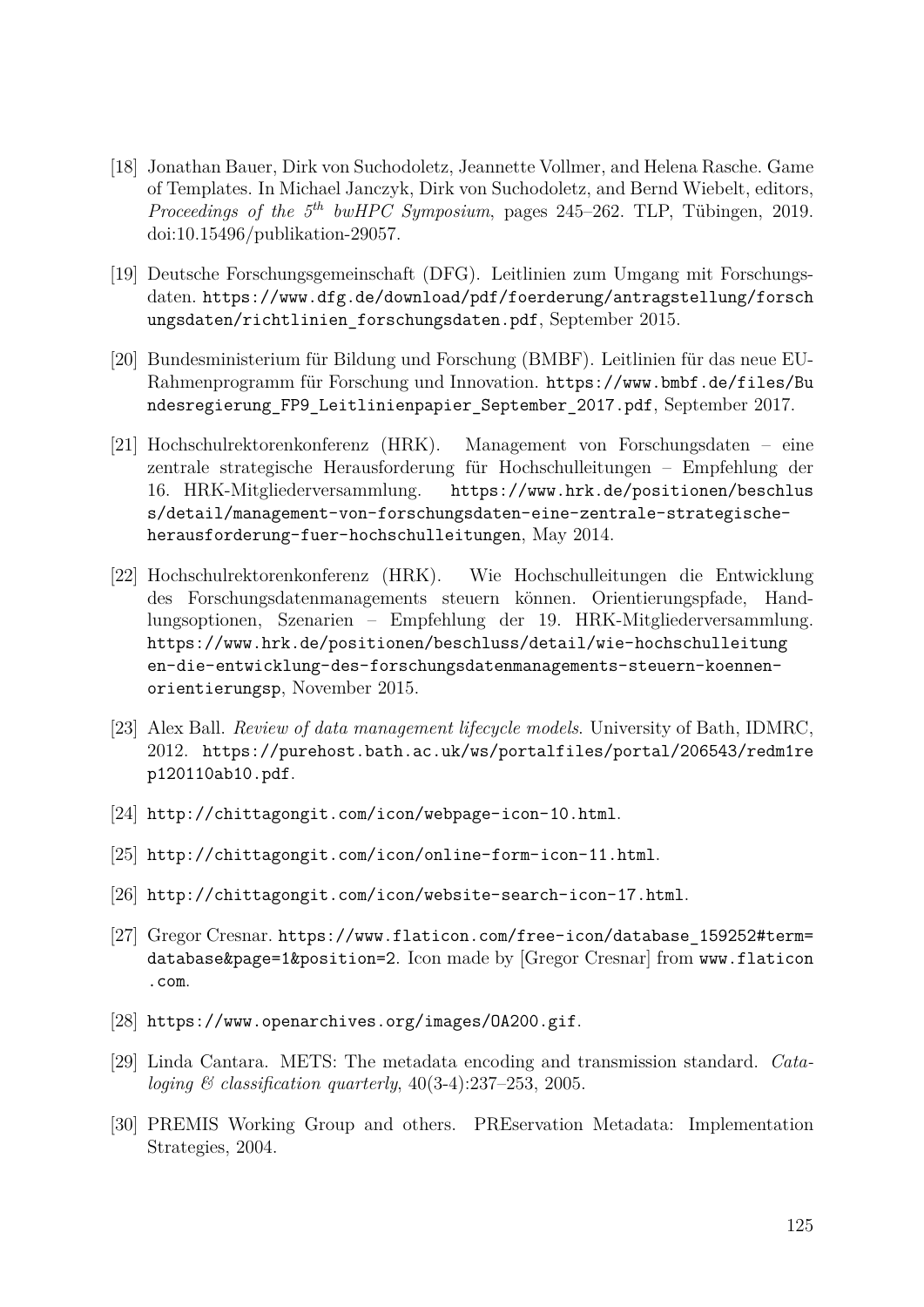- [31] Herbert Van de Sompel, Michael L. Nelson, Carl Lagoze, and Simeon Warner. Resource harvesting within the OAI-PMH framework. *D-lib magazine*, 10(12), 2004.
- [32] Christopher B. Hauser and Jörg Domaschka. ViCE Registry : An Image Registry for Virtual Collaborative Environments. In *2017 IEEE International Conference on Cloud Computing Technology and Science (CloudCom)*, pages 82–89, 2017. doi[:10.1109/CloudCom.2017.11.](http://dx.doi.org/10.1109/CloudCom.2017.11)
- [33] Martin Barisits, Thomas Beermann, Frank Berghaus, Brian Bockelman, Joaquin Bogado, David Cameron, Dimitrios Christidis, Diego Ciangottini, Gancho Dimitrov, Markus Elsing, Vincent Garonne, Alessandro di Girolamo, Luc Goossens, Wen Guan, Jaroslav Guenther, Tomas Javurek, Dietmar Kuhn, Mario Lassnig, Fernando Lopez, Nicolo Magini, Angelos Molfetas, Armin Nairz, Farid Ould-Saada, Stefan Prenner, Cedric Serfon, Graeme Stewart, Eric Vaand ering, Petya Vasileva, Ralph Vigne, and Tobias Wegner. Rucio – Scientific Data Management. *arXiv e-prints*, page arXiv:1902.09857, February 2019. <https://arxiv.org/abs/1902.09857>.
- [34] FAIR principles for data stewardship. *Nature Genetics*, 48(4):343–343, 2016. doi[:10.1038/ng.3544.](http://dx.doi.org/10.1038/ng.3544)
- [35] Heather A. Piwowar, Roger S. Day, and Douglas B. Fridsma. Sharing detailed research data is associated with increased citation rate. *PLoS ONE*, 2(3), 2007. doi[:10.1371/journal.pone.0000308.](http://dx.doi.org/10.1371/journal.pone.0000308)
- [36] Daniel Garijo, Sarah Kinnings, Li Xie, Lei Xie, Yinliang Zhang, Philip E. Bourne, and Yolanda Gil. Quantifying reproducibility in computational biology: The case of the tuberculosis drugome. *PLoS ONE*, 8(11):1–11, 2013. doi[:10.1371/journal.pone.0080278.](http://dx.doi.org/10.1371/journal.pone.0080278)
- [37] Jun Zhao, Jose Manuel Gomez-Perez, Khalid Belhajjame, Graham Klyne, Esteban Garcia-Cuesta, Aleix Garrido, Kristina Hettne, Marco Roos, David de Roure, and Carole Goble. Why Workflows Break – Understanding and Combating Decay in Taverna Workflows. In *2012 IEEE 8th International Conference on E-Science*, pages 1–9, 2012. doi[:10.1109/eScience.2012.6404482.](http://dx.doi.org/10.1109/eScience.2012.6404482)
- [38] Gregory M. Kurtzer, Vanessa Sochat, and Michael W. Bauer. Singularity: Scientific containers for mobility of compute. *PLOS ONE*, 12(5):1–20, 2017.
- [39] Carl Boettiger. An introduction to Docker for reproducible research. *SIGOPS Operating Systems Review*, 49(1):71–79, 2015. doi[:10.1145/2723872.2723882.](http://dx.doi.org/10.1145/2723872.2723882)
- [40] Felix Bartusch, Maximilian Hanussek, and Jens Krüger. Containerization of Galaxy Workflows increases Reproducibility. In *Proceedings of the bwHPC Symposium*, pages 16–19, 2017. doi[:10.15496/publikation-25200.](http://dx.doi.org/10.15496/publikation-25200)
- [41] Michael Janczyk, Dirk von Suchodoletz, and Bernd Wiebelt. bwForCluster NEMO. In Michael Janczyk, Dirk von Suchodoletz, and Bernd Wiebelt, editors,